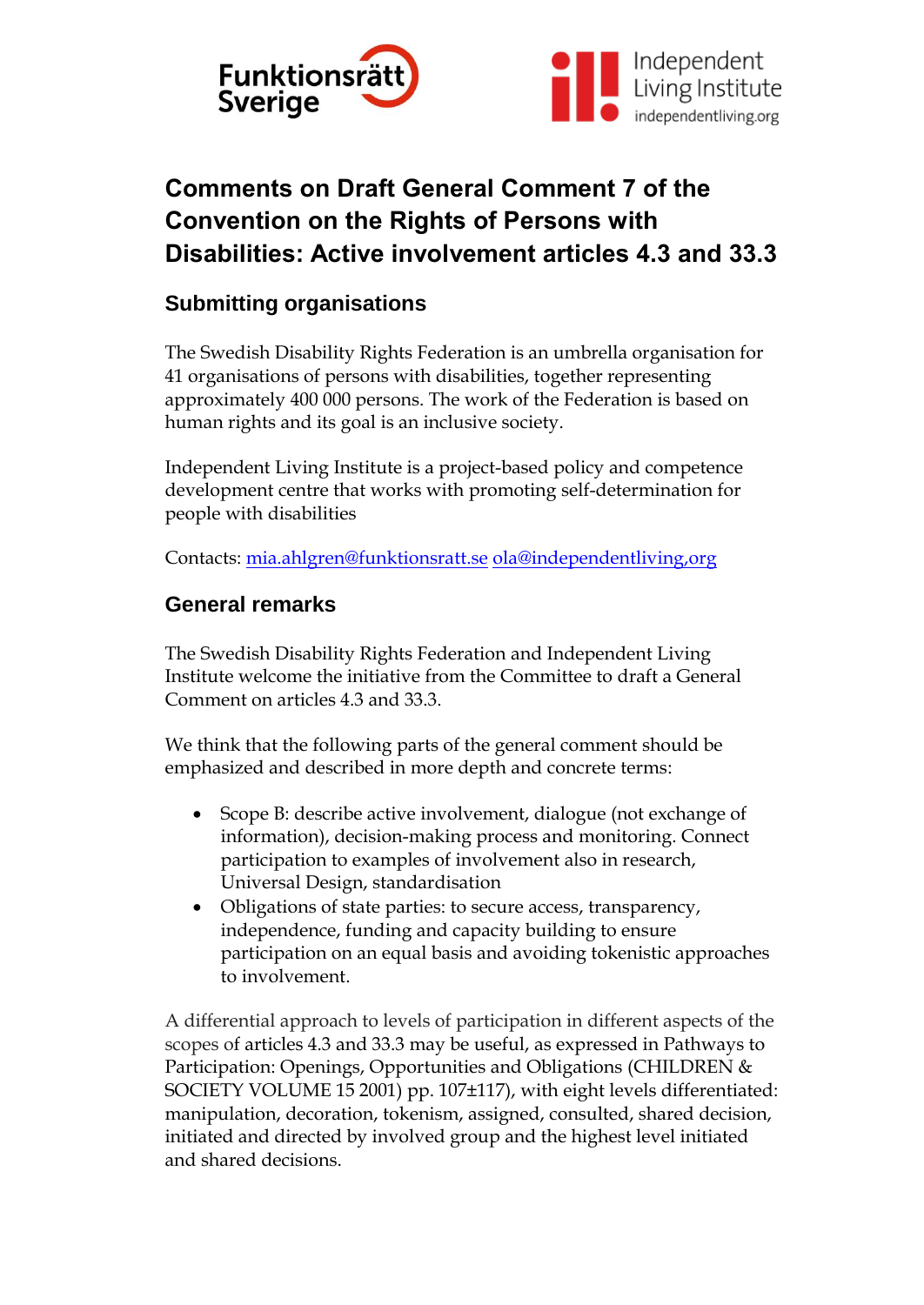



#### **We particularly endorse the following paragraphs and ideas:**

19, 21, 33-34, 75 (b), state obligations to facilitate funding, capacity (i.e. legal and in research and gathering of data) and independence of DPO/OPs, and the idea of sanctions give that they are operationalised in a well reasoned manner in 29 and 75 (j) (k).

## **Proposed amendments to the general comment 7**

### **Paragraph 11**

**Rationale and proposal:** In conjunction with Paragraph 11 (a), the GC should create a new paragraph in which it further develops what should be understood under "best practices for proper implementation" and some examples are given on such best practices.

**Rationale:** To recognise tokenistic participation as a specific gap in the remaining implementation.

**Proposal:** new gap acknowledged in new point "(b) The lack of meaningful participation despite formal invitations and meetings about OPD priorities, as their views are often heard, but not given due consideration and weight in the final decisions nor the motivations therefore."

**Rationale:** To clarify the language and emphasise that disabled persons may lack support in civil society working for rights of other minorities. **Proposal:** "(d) The lack of support and participation of persons with disabilities in the work of organisations representing those who experience discrimination on the basis of race, colour, sex, language, religion, political or other opinion, national, ethnic, indigenous or social origin, property, birth, age or other status;"

#### **Paragraphs 18-20**

**Rationale:** In many consultations DPO/ODP:s are asked by policy makers to comment about an issue without information on how the input will be part of a decision-making process.

**Proposal:** to add guidance on decision-making processes (p 18-20); provide guidance and examples of decision making processes. In the breakdown of the scope other parts of the text in the convention are explained but not decision making processes.

**Rationale:** to clarify that the duty provide participation for DPO/OPDs include the interests of their members, not limited to organisational interests and includes other processes such as research and design. See also proposals for p 52 and 58.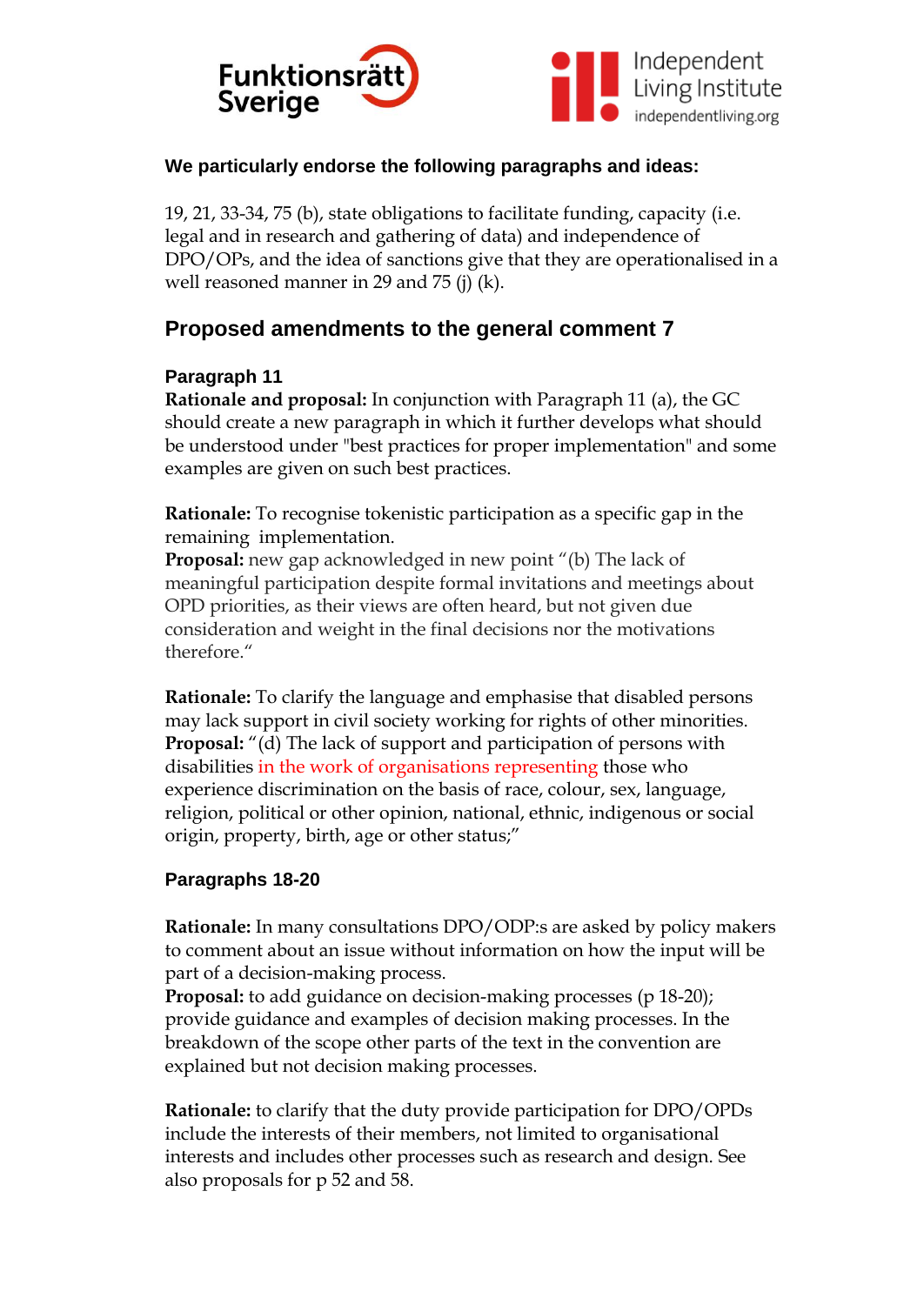



**Proposal p 19:** Prior consultations and engagement with DPOs/OPDs at all stages of public decision-making, including before the adoption of legislation, policies and programmes that affect them and their members' interests, is a prerequisite. The legal obligation of States parties to ensure consultation of and with DPOs/OPDs is not limited to access to public decision-making spaces, but is automatically extended into the areas of research, universal design, partnership, delegated power and citizen control. It is further an obligation which also includes global and/or regional DPOs/ODPs.

**Rationale:** To clarify the relation between issues relating to persons with disabilities with examples of direct and indirect effect.

**Proposal p20:** The phrase "concerning issues relating to persons with disabilities", as referred to in article 4.3, must be broadly interpreted to cover the full range of legislative, administrative and other measures that may directly or indirectly affect persons with disabilities; take into account the protection and promotion of the human rights of persons with disabilities; and refraining from engaging in any act or practice, be it deliberate or otherwise that is inconsistent with the Convention. This is a way for States parties to mainstream disability through inclusive policies, ensuring that persons with disabilities are considered on an equal basis with others. It also ensures that the knowledge of and life experience of persons with disabilities are considered when deciding upon new legislative, administrative and other measures. This includes any decisionmaking processes, whether disability-specific or mainstream, such as general laws, disability specific laws and the public budget, which might have an impact on their lives. Examples of issues directly affecting persons with disabilities are de-institutionalisation, social insurance, disability pensions, personal assistance, technical demands on buildings and accessibility in general, and reasonable accommodation policies. Examples of issues indirectly affecting persons with disabilities are general policy making including electoral laws, steering of the administrative authorities governing disability specific rights, constitutional law matters, collective transportation etc and other public policy.

#### **Paragraph 23**

**Rationale:** Since paragraph 23 aims to clarify "the concept of participation", it could be beneficial to strike out any indirect references to article 3 here, as there is a specific part on the relation to other articles in the GC.

**Proposal:** The concept of participation is an obligation of immediate application, to be applied not only to decision-making, monitoring and implementation processes directly related to the implementation of the convention, but also to be guaranteed the right to due process of law, the